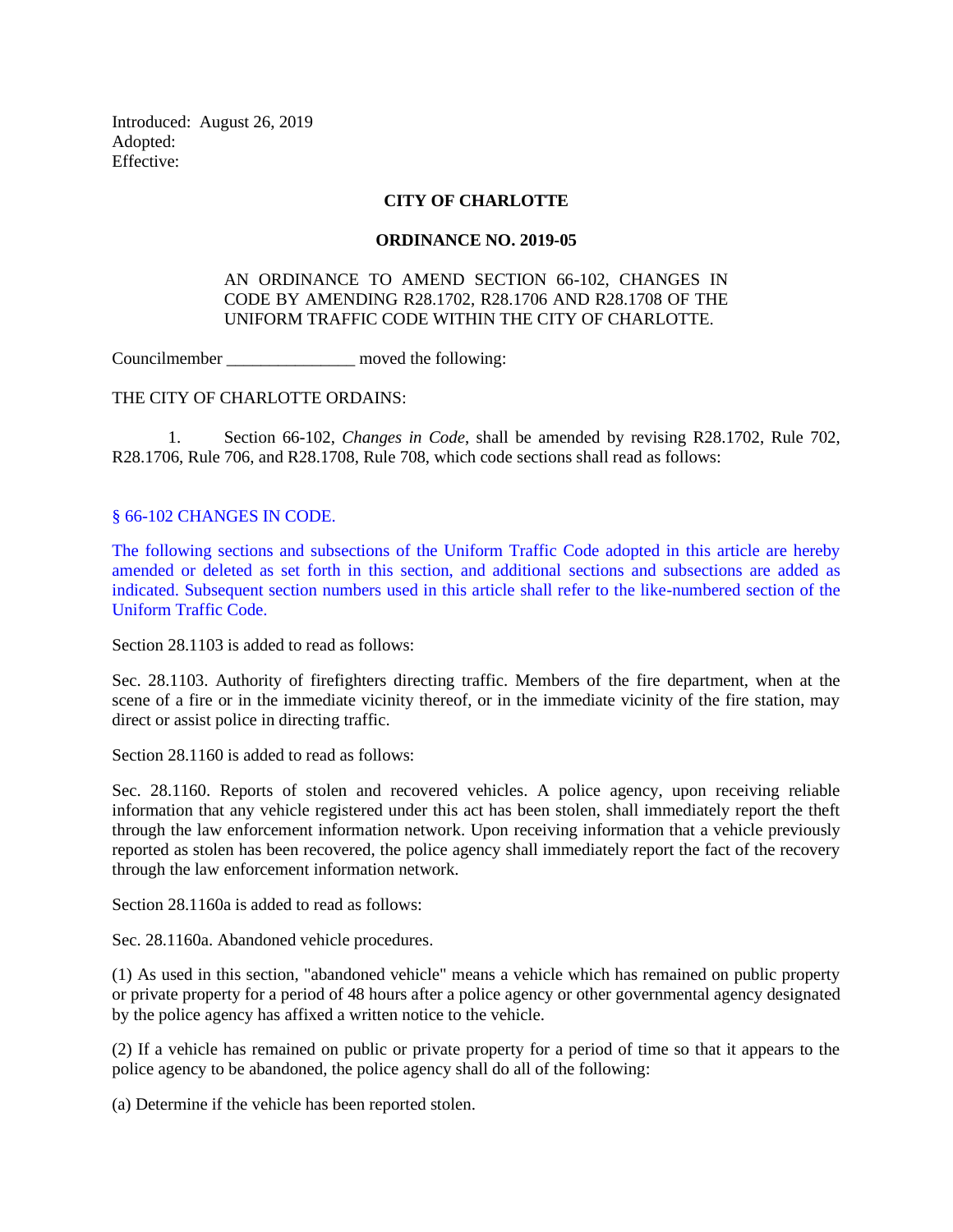(b) Affix a written notice to the vehicle. The written notice shall contain the following information:

(i) The date and time the notice was affixed.

(ii) The name and address of the police agency taking the action.

(iii) The name and badge number of the police officer affixing the notice.

(iv) The date and time the vehicle may be taken into custody and stored at the owner's expense or scrapped if the vehicle is not removed.

(v) The year, make, and vehicle identification number of the vehicle, if available.

(3) If the vehicle is not removed within 48 hours after the date the notice was affixed, the vehicle is deemed abandoned and the police agency may have the vehicle taken into custody.

(4) A police agency which has a vehicle taken into custody shall do all of the following:

(a) Recheck to determine if the vehicle has been reported stolen.

(b) Within 24 hours after taking the vehicle into custody, enter the vehicle as abandoned into the law enforcement information network.

(c) Within seven days after taking the vehicle into custody, send to the registered owner and secured party, as shown by the records of the secretary of state, by first class mail or personal service, notice that the vehicle has been deemed abandoned. The form for the notice shall be furnished by the secretary of state. Each notice form shall contain the following information:

(i) The year, make, and vehicle identification number of the vehicle if available.

(ii) The location from which the vehicle was taken into custody.

(iii) The date on which the vehicle was taken into custody.

(iv) The name and address of the police agency which had the vehicle taken into custody.

(v) The business address of the custodian of the vehicle.

(vi) The procedure to redeem the vehicle.

(vii) The procedure to contest the fact that the vehicle has been deemed abandoned or the reasonableness of the towing fees and daily storage fees.

(viii) A form petition which the owner may file in person or by mail with the specified court which requests a hearing on the police agency's action.

(ix) A warning that the failure to redeem the vehicle or to request a hearing, within 20 days after the date of the notice, may result in the sale of the vehicle and the termination of all rights of the owner and the secured party to the vehicle or the proceeds of the sale.

(5) The registered owner may contest the fact that the vehicle has been deemed abandoned or the reasonableness of the towing fees and daily storage fees by requesting a hearing. A request for a hearing shall be made by filing a petition with the court specified in the notice within20 days after the date of the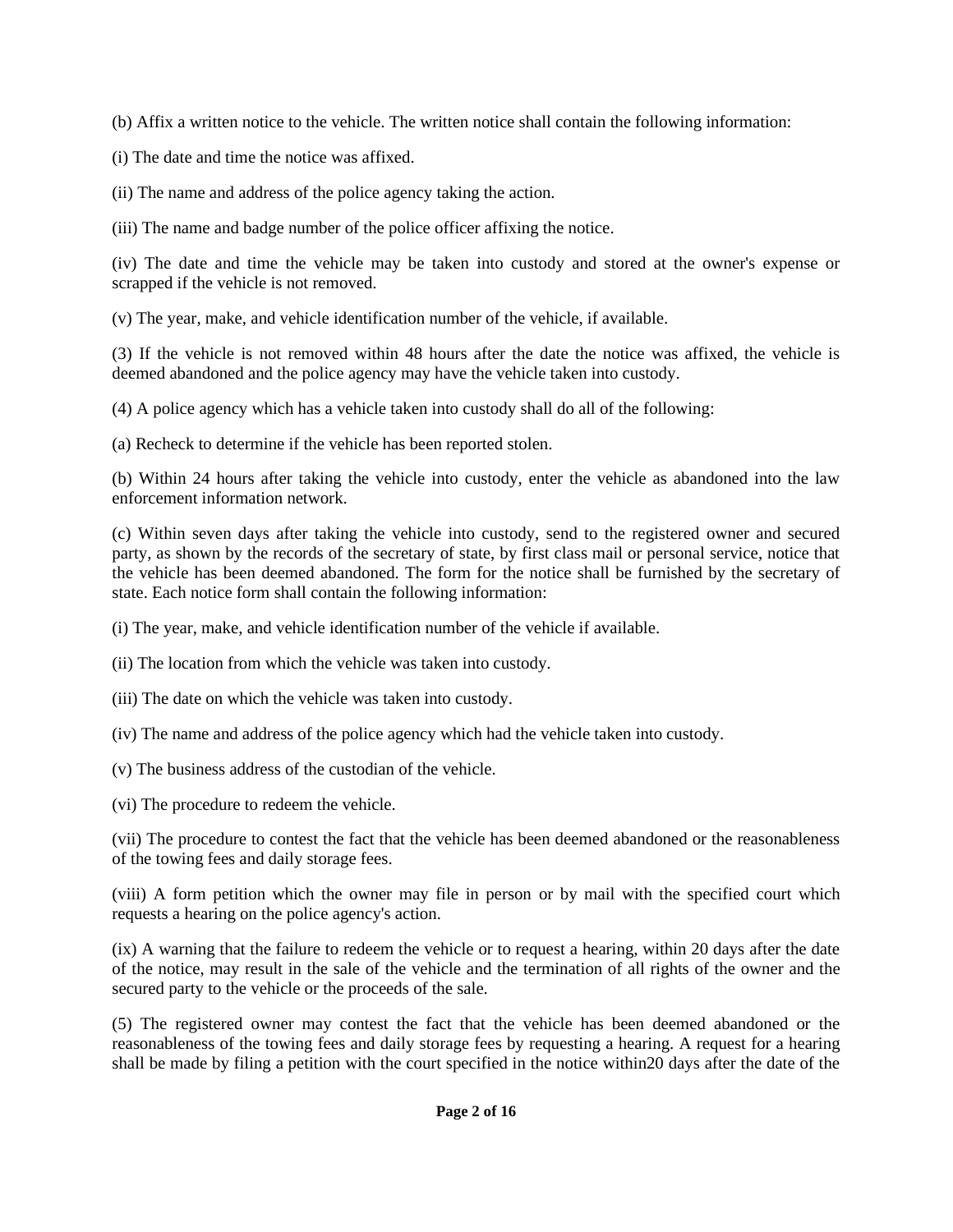notice.

If the owner requests a hearing, the mattershall be resolved after a hearing conductedpursuant to sections 28.1160e and28.1160f. An owner who requests a hearingmay obtainrelease of the vehiclebyposting a towingand storage bond in an amount equal to the accrued towing and storage fees with the court. The owner of a vehicle who requests a hearing may obtain release of the vehicle by paying the towing and storage fees instead of posting the towing and storage bond. If the court finds that the vehicle was not properly deemed abandoned, the police agency shall reimburse the owner of the vehicle for the accrued towing and storage fees.

(6) If the owner does not request a hearing, he or she may obtain the release of the vehicle by paying the accrued charges to the custodian of the vehicle.

(7) If the owner does not redeem the vehicle or request a hearing within 20 days after the date of the notice, the secured party may obtain the release of the vehicle by paying the accrued charges to the custodian of the vehicle and the police agency for its accrued costs.

(8) Not less than 20 days after the disposition of the hearing described in subsection (5) or, if a hearing is not requested, not less than 20 days after the date of the notice, the police agency shall offer the vehicle for sale at a public sale pursuant to section 28.1160g.

(9) If the ownership of a vehicle which has been deemed abandoned under this section cannot be determined, either because of the condition of the vehicle identification numbers or because a check with the records of the secretary of state does not reveal ownership, the police agency may sell the vehicle at public sale pursuant to section 28.1160g, not less than 30 days after public notice of the sale has been published.

Section 28.1160b is added to read as follows:

Sec. 28.1160b. Abandoned scrap vehicle procedures.

(1) As used in this section:

(a) "Registered abandoned scrap vehicle" means a vehicle which meets all of the following requirements:

- (i) Is on public or private property.
- (ii) Is seven or more years old.

(iii) Is apparently inoperable or is extensively damaged, to the extent that the cost of repairing the vehicle so that it is operational and safe, as required by section 683, would exceed the fair market value of that vehicle.

(iv) Is currently registered in the State of Michigan or displays current year registration plates from another state.

(v) Is not removed within 48 hours after a written notice, as described in section 28.1160a(2)(h), is affixed to the vehicle.

(b) "Unregistered abandoned scrap vehicle" means a vehicle which meets all of the following requirements: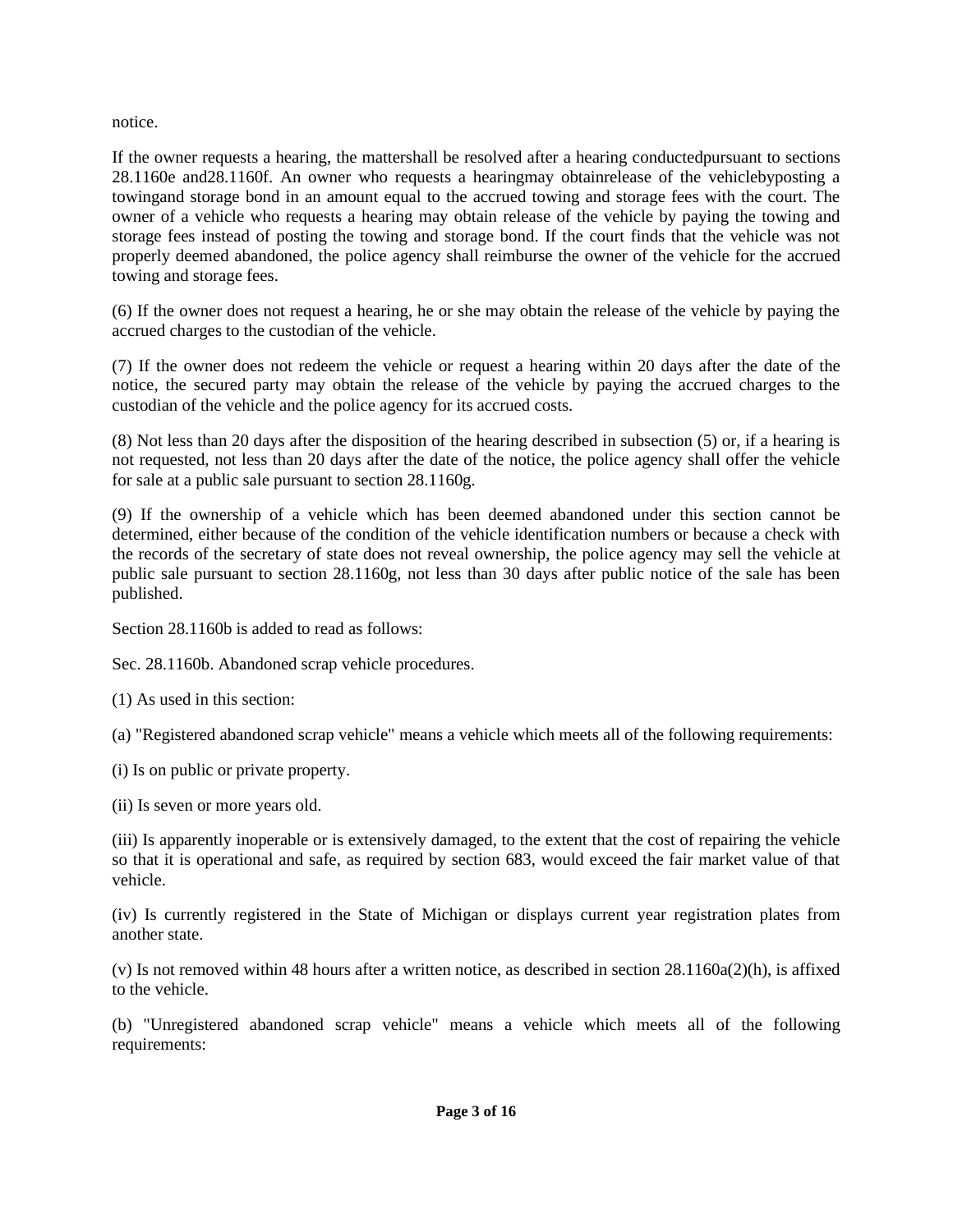(i) Is on public or private property.

(ii) Is seven or more years old.

(iii) Is apparently inoperable or is extensively damaged, to the extent that the cost of repairing the vehicle so that it is operational and safe, as required by section 683, would exceed the fair market value of that vehicle.

(iv) Is not currently registered in this state and does not display current year registration plates from another state.

(v) Is not removed within 48 hours after a written notice, as described in section 28.1160a(2)(b), is affixed to the vehicle.

(2) A police agency may have an unregistered abandoned scrap vehicle taken into custody, in which case the police agency shall do all of the following:

(a) Determine if the vehicle has been reported stolen.

(b) Take two photographs of the vehicle.

(c) Make a report to substantiate the vehicle as an unregistered abandoned scrap vehicle. The report shall contain the following information:

- (i) The year, make, and vehicle identification number if available.
- (ii) The date of abandonment.
- (iii) The location of abandonment.
- (iv) A detailed listing of the damage or the missing equipment.
- (v) The reporting officer's name and title.
- (vi) The location where the vehicle is being held.

(d) Within 24 hours after taking the vehicle into custody, enter the vehicle into the law enforcement information network.

(3) Within 24 hours, excluding Saturday, Sunday, and legal holidays, after taking the vehicle into custody, the police agency shall complete a release form and release the vehicle to the towing service or a used vehicle parts dealer or vehicle scrap metal processor, who shall then transmit that release form to the secretary of state and apply for a certificate of the title or a certificate of scrapping. Upon receipt of the release form and application, the secretary of state shall issue a certificate of title or a certificate of scrapping.

(4) The release form described in subsection (3) shall be furnished by the secretary of state and shall include a certification executed by the applicable police agency when the abandoned scrap vehicle is released. The certification shall state that the police agency has complied with all the requirements of subsection  $(2)(b)$  and  $(c)$ .

(5) The secretary of state shall retain the records relating to an abandoned scrap vehicle for not less than two years. The two photographs taken pursuant to subsection (2)(b) shall be retained by the police agency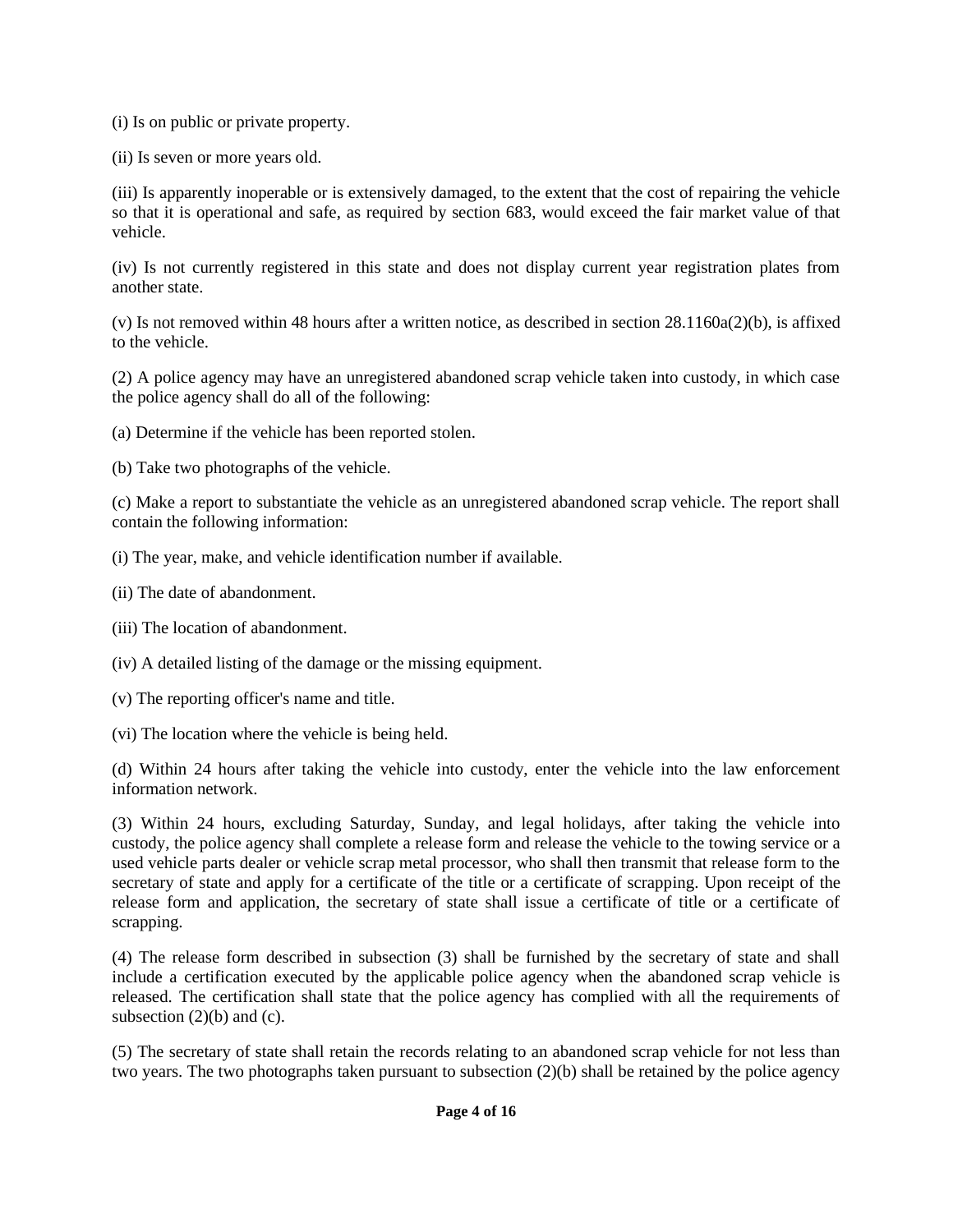for not less than two years. After the certificate of scrapping has been issued, a certificate of title for the vehicle shall not be issued again.

(6) A police agency may have a registered abandoned scrap vehicle taken into custody, in which case the police agency shall do all of the following:

(a) Determine if the vehicle has been stolen.

(b) Take two photographs of the vehicle.

(c) Make a report to substantiate the vehicle as a registered abandoned scrap vehicle. The report shall contain the following information:

(i) The year, make, and vehicle identification number if available.

(ii) The date of abandonment.

(iii) The location of abandonment.

(iv) A detailed listing of the damage or the missing equipment.

(v) The reporting officer's name and title.

(vi) The location where the vehicle is being held.

(d) Within 24 hours after taking the vehicle into custody, enter the vehicle into the law enforcement information network.

(e) Within seven days after taking the vehicle into custody, send to the registered owner and secured party, as shown by the records of the secretary of state, by first class mail or personal service, notice that the vehicle has been deemed abandoned. The form for the notice shall be furnished by the secretary of state. Each notice form shall contain the following information:

(i) The year, make, and vehicle identification number of the vehicle if available.

- (ii) The location from which the vehicle was taken into custody.
- (iii) The date on which the vehicle was taken into custody.
- (iv) The name and address of the police agency which had the vehicle taken into custody.
- (v) The business address of the custodian of the vehicle.
- (vi) The procedure to redeem the vehicle.

(vii) The procedure to contest the fact that the vehicle has been deemed abandoned or the reasonableness of the towing fees and daily storage fees.

(viii) A form petition which the owner may file in person or by mail with the specified court which requests a hearing on the police agency's action.

(ix) A warning that the failure to redeem the vehicle or to request a hearing, within 20 days after the date of the notice, may result in the termination of all rights of the owner and the secured party to the vehicle.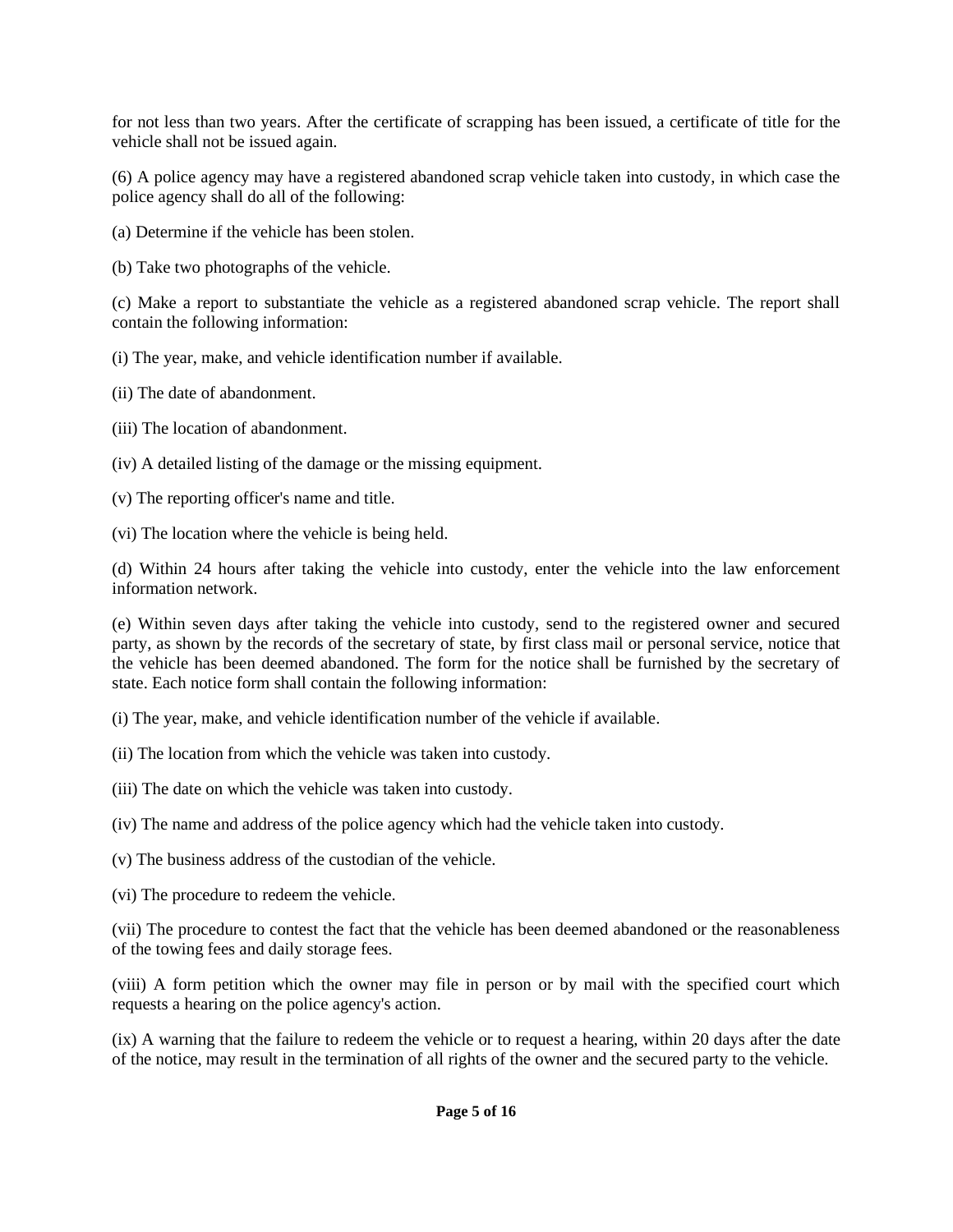(7) The registered owner of a registered abandoned scrap vehicle may contest the fact that the vehicle has been deemed abandoned or the reasonableness of the towing fees and daily storage fees by requesting a hearing. A request for a hearing shall be made by filing a petition, with the court specified in the notice, within 20 days after the date of the notice. If the owner requests a hearing, the matter shall be resolved after a hearing conducted pursuant to sections 28.1160e and 28.1160f. An owner who requests a hearing may obtain release of the vehicle by posting a towing and storage bond with the court, in an amount as determined by the court. The owner of a vehicle who requests a hearing may obtain release of the vehicle by paying the towing and storage fees instead of posting the towing and storage bond. If the court finds that the vehicle was not properly deemed abandoned, the police agency shall reimburse the owner of the vehicle for the accrued towing and storage fees.

(8) If the owner does not request a hearing, he or she may obtain the release of the vehicle by paying the accrued charges to the custodian of the vehicle.

(9) If the owner does not redeem the vehicle or request a hearing within 20 days after the date of the notice, the secured party may obtain the release of the vehicle by paying the accrued charges to the custodian of the vehicle.

(10) Not less than 20 days after the disposition of the hearing described in subsection (7), or if a hearing is not requested, not less than 20 days after the date of the notice described in subsection (6)(e), the police agency shall follow the procedures established in subsections (3) to (5).

Section 28.1160c is added to read as follows:

Sec. 28.1160c. Vehicle removed from private property.

(1) When a vehicle is removed from private property at the direction of a person other than the registered owner of the vehicle or a police agency, the custodian of the vehicle immediately shall notify the police agency from whose jurisdiction the vehicle was towed. The custodian shall supply that information which is necessary for the police agency to enter the vehicle into the law enforcement information network.

(2) Upon receipt of the notification described in subsection (1), the police agency immediately shall do all of the following:

(a) Determine if the vehicle has been reported stolen.

(b) Enter the vehicle into the law enforcement information network.

(3) The owner of the vehicle removed as described in subsection (1) may obtain release of the vehicle by paying the accrued towing and storage fees to the custodian of the vehicle. Upon release of the vehicle, the custodian shall notify the police agency of the disposition of the vehicle.

(4) If the vehicle described in subsection (1) is not claimed by the owner within seven days after the police agency has been notified by the custodian that it has been taken into custody, the vehicle is deemed abandoned and the procedures prescribed in section 28.1160a(4)(c) to (9) shall apply.

Section 28.1160d is added to read as follows:

Sec. 28.1160d. Vehicle removed by police.

(1) A police agency or a governmental agency designated by the police agency may provide for the immediate removal of a vehicle from public or private property to a place of safekeeping, at the expense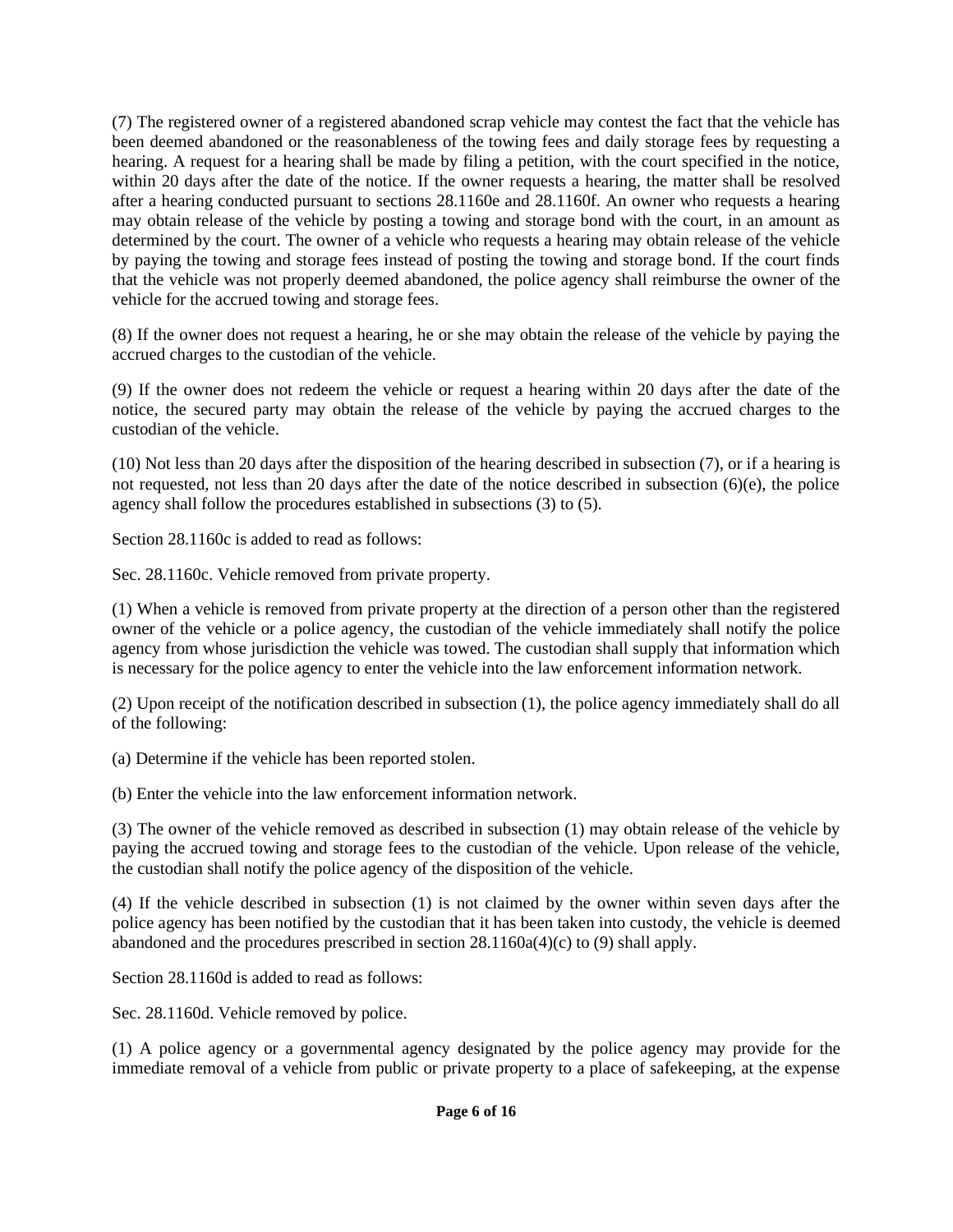of the registered owner of the vehicle, in any of the following circumstances:

(a) If the vehicle is in such a condition that the continued operation of the vehicle upon the highway would constitute an immediate hazard to the public.

(b) If the vehicle is parked or standing upon the highway in such a manner as to create an immediate public hazard or an obstruction of traffic.

(c) If a vehicle is parked in a posted towaway zone.

(d) If there is reasonable cause to believe that the vehicle or any part of the vehicle is stolen.

(e) If the vehicle must be seized to preserve evidence of a crime, or when there is reasonable cause to believe that the vehicle was used in the commission of a crime.

(f) If removal is necessary in the interest of public safety because of fire, flood, storm, snow, natural or manmade disaster, or other emergency.

(g) If the vehicle is hampering the use of private property by the owner or person in charge of that property or is parked in a manner which impedes the movement of another vehicle.

(h) If the vehicle is stopped, standing, or parked in a space designated for handicapped parking and is not permitted by law to be stopped, standing, or parked in a space designated for handicapped parking.

(i) If the owner of a vehicle or trailer has received and failed to answer six or more parking notices or citations, the vehicle may be impounded or immobilized and not released to owner until all fines, costs and towing charges associated with the parking violation have been paid.

(2) A police agency which authorizes the removal of a vehicle under subsection (1) shall do all of the following:

(a) Check to determine if the vehicle has been reported stolen.

(b) Within 24 hours after removing the vehicle, enter the vehicle into the law enforcement information network if the vehicle has not been redeemed. This subsection does not apply to a vehicle that is removed from the scene of a motor vehicle traffic accident.

(c) If the vehicle has not been redeemed within ten days after moving the vehicle, send to the registered owner and the secured party, as shown by the records of the secretary of state, by first class mail or personal service, a notice that the vehicle has been removed; however, if the police agency informs the owner or operator of the vehicle of the removal and the location of the vehicle within 24 hours after the removal, and if the vehicle has not been redeemed within 30 days and upon complaint from the towing service, the police agency shall send the notice within 30 days after the removal. The notice shall be by a form furnished by the secretary of state. The notice form shall contain the following information:

(i) The year, make, and vehicle identification number of the vehicle.

(ii) The location from which the vehicle was taken into custody.

(iii) The date on which the vehicle was taken into custody.

(iv) The name and address of the police agency which had the vehicle taken into custody.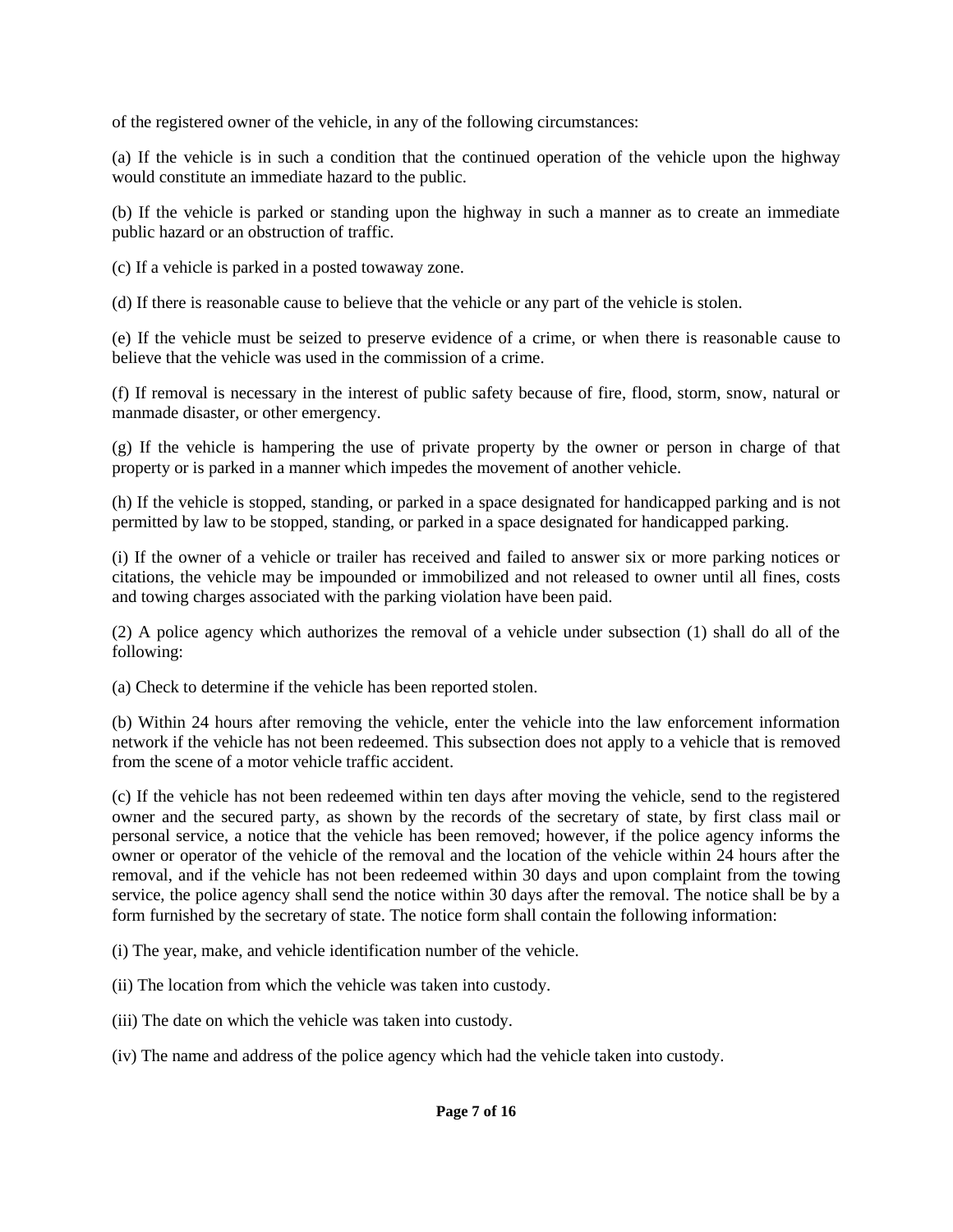(v) The location where the vehicle is being held.

(vi) The procedure vehicle.

(vii) The procedure to contest the fact that the vehicle was properly removed or the reasonableness of the towing and daily storage fees.

(viii) A form petition which the owner may file in person or by mail with the specified court which requests a hearing on the police agency's action.

(ix) A warning that the failure to redeem the vehicle or to request a hearing, within 20 days after the date of the notice, may result in the sale of the vehicle and the termination of all rights of the owner and the secured party to the vehicle or the proceeds of the sale, or to both the vehicle and the proceeds.

(3) The registered owner may contest the fact that the vehicle was properly removed or the reasonableness of the towing fees and daily storage fees by requesting a hearing. A request for a hearing shall be made by filing a petition, with the court specified in the notice, within 20 days after the date of the notice. If the owner requests a hearing, the matter shall be resolved after a hearing conducted pursuant to sections 28.1160e and 28.1160f. An owner who requests a hearing may obtain release of the vehicle by posting a towing and storage bond with the court in an amount equal to the accrued towing and storage fees. The owner of a vehicle who requests a hearing may obtain release of the vehicle by paying the towing and storage fees instead of posting the towing and storage bond. If the court finds that the vehicle was not properly removed, the police agency shall reimburse the owner of the vehicle for the accrued towing and storage fees.

(4) If the owner does not request a hearing, he or she may obtain the release of the vehicle by paying the accrued charges to the custodian of the vehicle.

(5) If the owner does not redeem the vehicle or request a hearing within 20 days, the secured party may obtain the release of the vehicle by paying the accrued charges to the custodian of the vehicle prior to the date of the sale.

(6) Not less than 20 days after the disposition of the hearing described in subsection (3), or if a hearing is not requested, not less than 20 days after the date of the notice described in subsection (2)(c), the police agency shall offer the vehicle for sale at a public sale unless the vehicle is redeemed. The public sale shall be held pursuant to section 28.1160g.

(7) If the ownership of a vehicle which has been removed under this section cannot be determined, either because of the condition of the vehicle identification numbers or because a check with the records of the secretary of state does not reveal ownership, the police agency may sell the vehicle at public sale pursuant to section 28.1160g, not less than 30 days after public notice of the sale has been published.

Section 28.1160e is added to read as follows:

Sec. 28.1160e. Abandoned vehicle, jurisdiction of court.

(1) The following courts shall have jurisdiction to determine if a police agency has acted properly in processing a vehicle under section 28.1160a, 28.1160b(6) to (10), 28.1160c, or 28.1160d:

- (a) The district court.
- (b) A municipal court.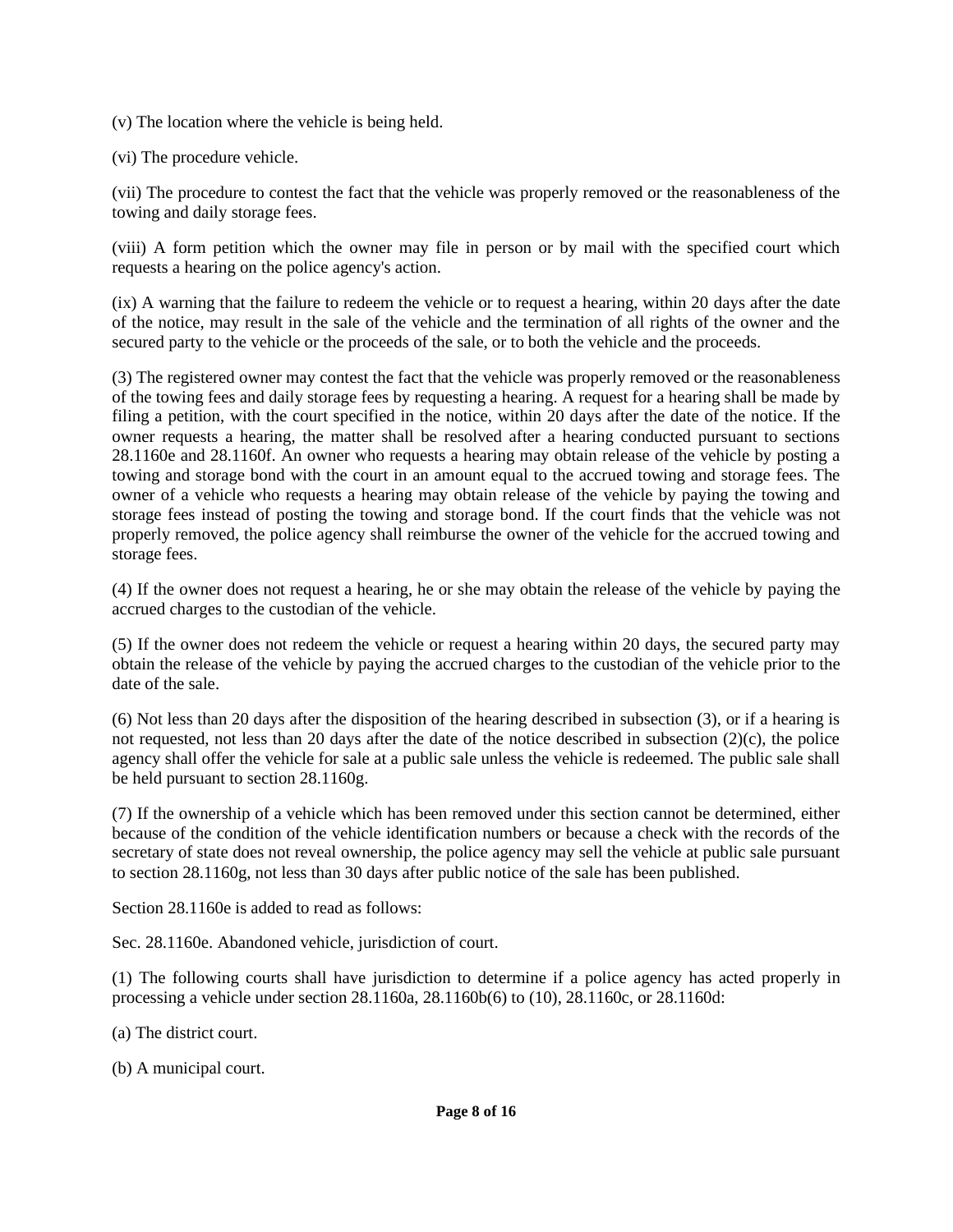(c) The common pleas court of the City of Detroit.

(2) The court specified in the notice prescribed in section  $28.1160a(4)(c)$ ,  $28.1160b(6)$ ,  $28.1160c(4)$ , or  $28.1160d(2)$ (c) shall be the court which has territorial jurisdiction at the location from where the vehicle was removed or deemed abandoned.

(3) If the owner fails to pay the accrued towing and storage fees, the towing and storage bond posted with the court to secure release of the vehicle under section 28.1160a, 28.1160b, 28.1160c, or 28.1160d shall be used to pay the towing and storage fees.

Section 28.1160f is added to read as follows:

Sec. 28.1160f Abandoned vehicle, duties of court.

(1) Upon receipt of a petition prescribed in section  $28.1160a$ ,  $28.1160b$ ,  $28.1160c$ , or  $28.1160d$ , signed by the owner of the vehicle which has been taken into custody, the court shall do both of the following:

(a) Schedule a hearing within 30 days for the purpose of determining whether the police agency acted properly.

(b) Notify the owner and the police agency of the time and place of the hearing.

(2) At the hearing specified in subsection (1), the police agency shall have the burden of showing by a preponderance of the evidence that it has complied with the requirements of this act in processing the abandoned vehicle or vehicle removed pursuant to section 28.1160d.

(3) After the hearing, the court shall make a decision which shall include one or more of the following:

(a) A finding that the police agency complied with the procedures established for the processing of an abandoned vehicle or a vehicle removed under section 28.1160d, and an order providing a period of 20 days after the decision for the owner to redeem the vehicle. If the owner does not redeem the vehicle within 20 days, the police agency shall dispose of the vehicle pursuant to section 28.1160b or 28.1160g.

(b) A finding that the police agency did not comply with the procedures established for the processing of an abandoned vehicle or a vehicle removed pursuant to section 28.1160d. After making such a finding, the court shall issue an order directing that the vehicle immediately be released to the owner, and that the police agency is responsible for the accrued towing and storage charges.

(c) A finding that the towing and daily storage fees were reasonable.

(d) A finding that the towing and daily storage fees were unreasonable, and issue an order directing an appropriate reduction.

Section 28.1160g is added to read as follows:

Sec. 28.1160g. Abandoned vehicle, public sale.

(1) A public sale for a vehicle which has been deemed abandoned under section 28.1160a or 28.1160c, or removed under section 28.1160d, shall be conducted in the following manner:

(a) It shall be under the control of the police agency or agent of the police agency.

(b) It shall be open to the public and consist of open auction bidding or bidding by sealed bids. If sealed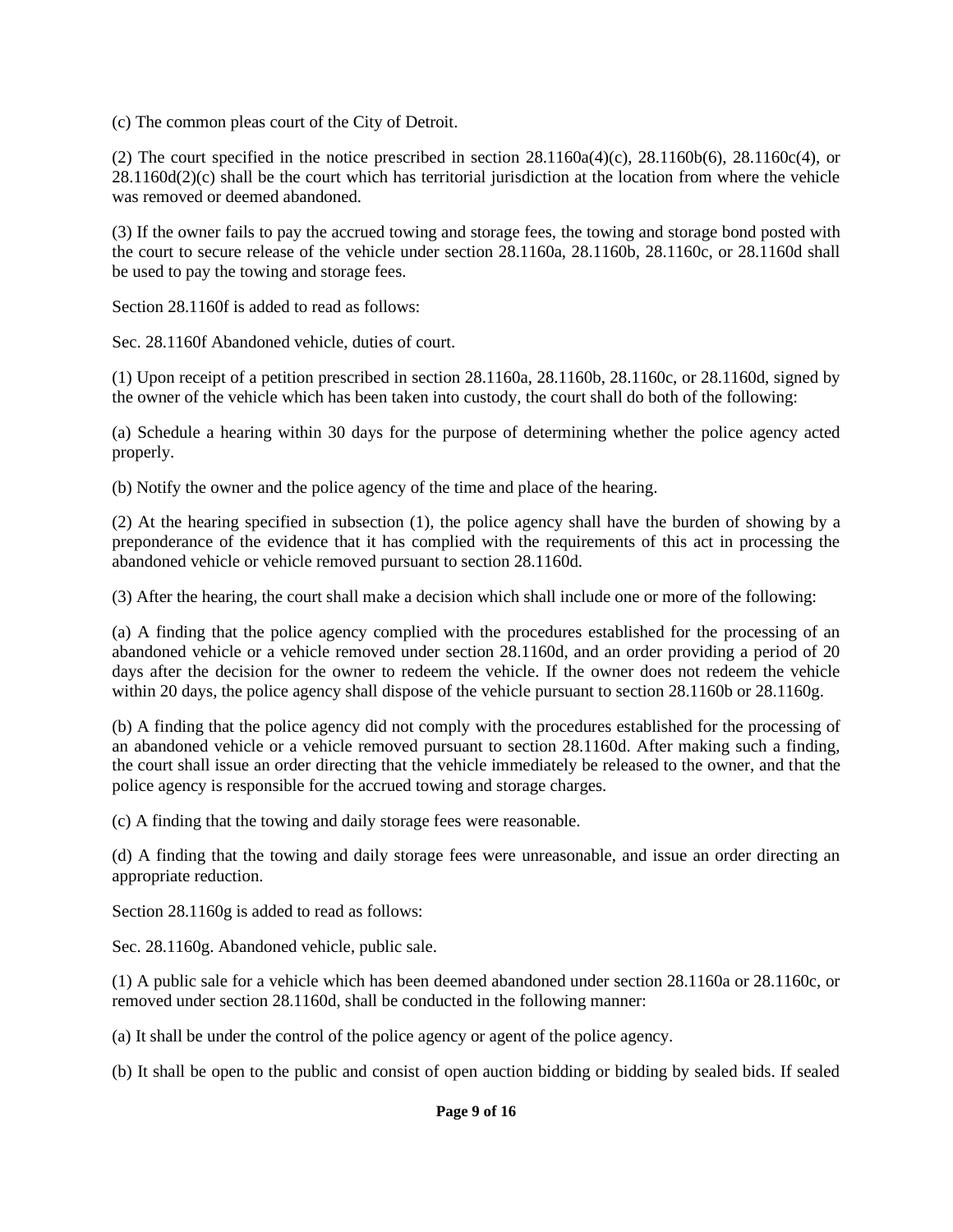bids are received, the person submitting the bid shall receive a receipt for the bid from the police agency or agent of the police agency.

(c) Except as provided by sections 28.1160a(9) and 28.1160d(7), it shall be held not less than five days after public notice of the sale has been published.

(d) The public notice shall be published at least once in a newspaper having a general circulation within the county in which the vehicle was abandoned. The public notice shall give a description of the vehicle for sale and shall state the time, date, and location of the sale.

(2) The money received from the public sale of the vehicle shall be applied in the following order of priority:

(a) Towing and storage charges.

(b) Expenses incurred by the police agency.

(c) To the secured party, if any, in the amount of the debt outstanding on the vehicle.

(d) Remainder to the owner. A reasonable attempt shall be made to mail the remainder to the registered owner. If delivery of the remainder cannot be accomplished, the remainder shall become the property of the unit of government that the police agency represents.

(3) If there are no bidders on the vehicle, the police agency may do one of the following:

(a) Turn the vehicle over to the towing firm to satisfy charges against the vehicle.

(b) Obtain title to the vehicle for the police agency or the unit of government the police agency represents, by doing the following:

(i) Paying the towing and storage charges.

(ii) Applying for title to the vehicle.

(c) Hold another public sale pursuant to subsection (1).

(4) A person who acquires ownership of a vehicle under subsection (1) or (3), which vehicle has been designated as a distressed vehicle, shall make application for a salvage certificate of title within 15 days after obtaining the vehicle.

(5) Upon disposition of the vehicle, the police agency shall cancel the entry into the law enforcement information network.

Section 28.1161 is added to read as follows:

Sec. 28.1161. Current regulations. All intersection stops and yield right-of-way requirements; regulations on stopping, standing or parking; one-way streets, roadways and alleys; crosswalks; restricted turns; through streets; play streets; angle parking zones; all- night parking restrictions; curb loading zones; public carrier stands; parking meter zones and spaces; weight restrictions; no passing zones; speed limits and traffic-control devices heretofore established and effective on the effective date of this Code shall be deemed established hereunder, and shall remain effective until rescinded or modified as herein provided.

Section 28.1162 is added to read as follows: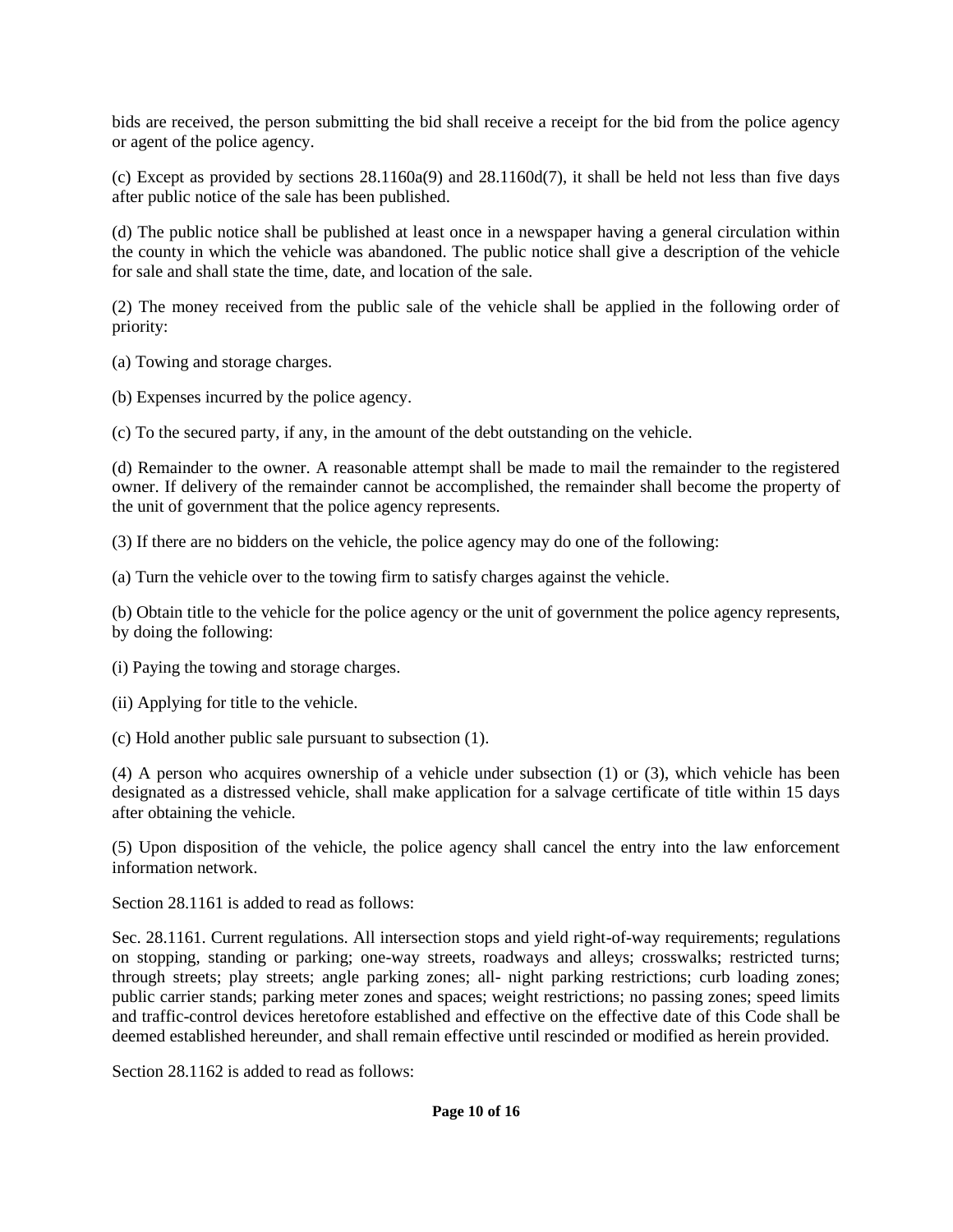Sec. 28.1162. Safety belt required; enforcement.

(1) This section shall not apply to a driver or passenger of:

(a) A motor vehicle manufactured before January 1, 1965.

(b) A bus.

(c) A motorcycle.

(d) A moped.

(e) A motor vehicle, if the driver or passenger possesses a written verification from a physician that the driver or passenger is unable to wear a safety belt for physical or medical reasons.

(f) A motor vehicle which is not required to be equipped with safety belts under federal law.

(g) A commercial or United States Postal Service vehicle which makes frequent stops for the purpose of pickup or delivery of goods or services.

(h) A motor vehicle operated by a rural carrier of the United States Postal Service while serving his or her rural postal route.

(2) This section shall not apply to a passenger of a school bus.

(3) Each driver and front seat passenger of a motor vehicle operated on a street or highway in this state shall wear a properly adjusted and fastened safety belt, except that a child less than four years of age shall be protected as required in MCL257.710d, MSA9.2410(4).

(4) Each driver of a motor vehicle transporting a child four years of age or more, but less than 16 years of age, in a motor vehicle shall secure the child in a properly adjusted and fastened safety belt. If the motor vehicle is transporting more children than there are safety belts available for use, all safety belts available in the motor vehicle are being utilized in compliance with this section, and the driver and all front seat passengers comply with subsection (3), then the driver of a motor vehicle transporting a child four years of age or more, but less than 16 years of age, for which there is not an available safety belt is in compliance with this subsection, if that child is seated in other than the front seat of the motor vehicle. However, if that motor vehicle is a pickup truck without an extended cab or jump seats, and all safety belts in the front seat are being used, the driver may transport such a child in the front seat without a safety belt.

(5) Enforcement of this section by state or local law enforcement agencies shall be accomplished only as a secondary action, when a driver of a motor vehicle has been detained for a suspected violation of another section of this act.

(6) Failure to wear a safety belt in violation of this section may be considered evidence of negligence and may reduce the recovery for damages arising out of the ownership, maintenance, or operation of a motor vehicle. However, such negligence shall not reduce the recovery for damages by more than five percent.

(7) A person who violates this section is responsible for a civil infraction.

Section 28.1163 is added to read as follows: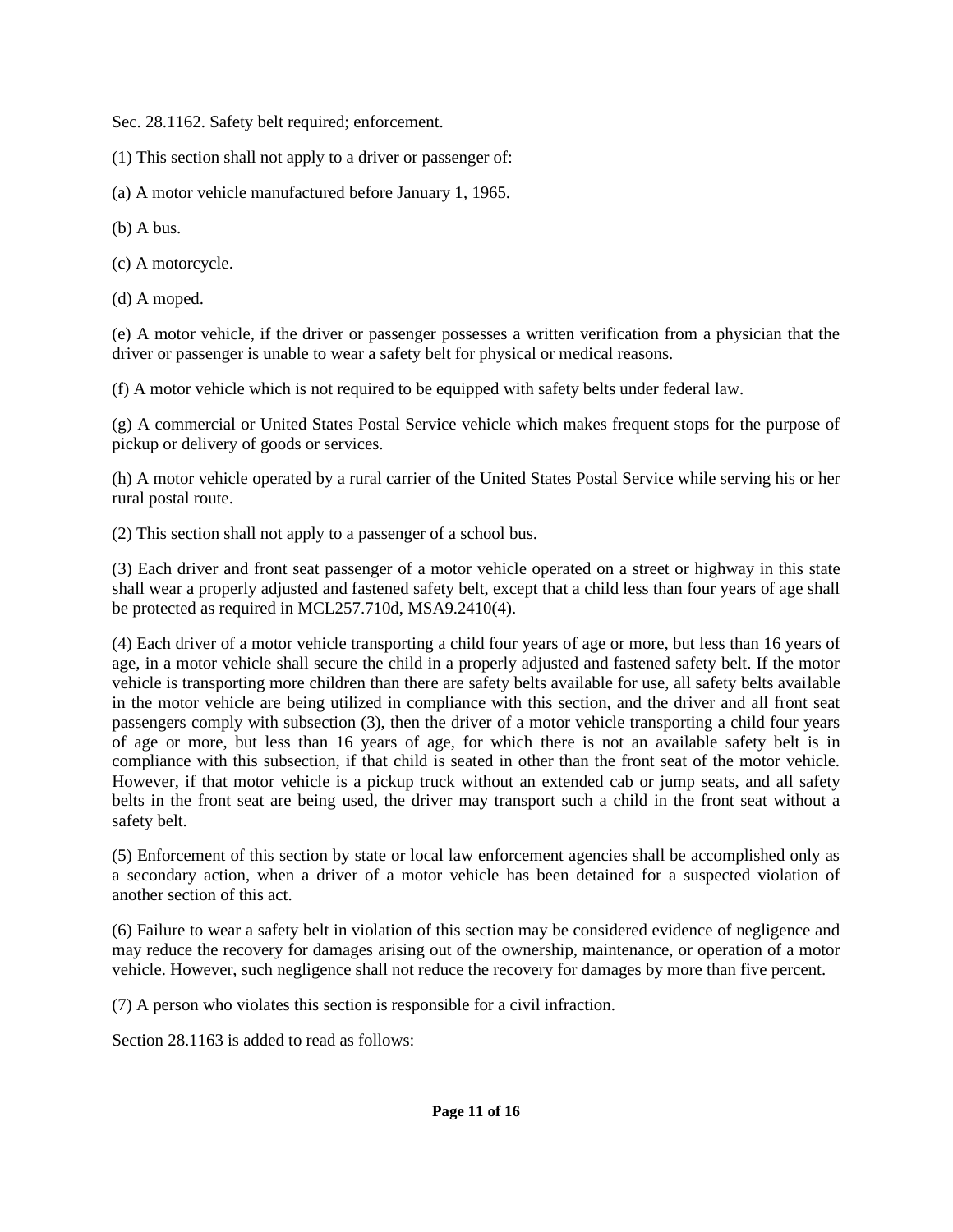Sec. 28.1163. Automobile parking system.

(a) Supervision of system. The automobile parking system of the city shall be under the supervision and direction of the police department.

(b) Rates and lime limits. The rates and time limits for parking in off-street parking lots and structures, operated as a part of the automobile parking system, shall be established by resolution of the city council from time to time, upon recommendation of the city manager. Such rates and time limits need not be uniform throughout the system, but shall be based upon demand for parking in the area which the lot or structure serves and such other considerations as the city manager and the council shall deem pertinent. No person shall park any vehicle for a period of time longer than permitted by the regulation pertaining to the lot where such vehicle is parked.

(c) Park in designated spaces. No person shall park any motor vehicle in any parking lot or structure other than within the boundaries of the space designated as allocated for the parking of a single meter vehicle, by appropriate lines or other markings. Any person parking any motor vehicle in any parking lot or structure otherwise than as prescribed in this subsection shall be guilty of a violation of this section, and, in parking structures and in parking lots other than metered parking lots, any person who shall park a motor vehicle so as to occupy or encroach upon more than one designated parking space shall pay the full rate or charge for each parking space occupied or encroached upon, in addition to being guilty of a violation of this section.

(d) Vehicle abandonment. Any motor vehicle parked for over 48 hours in any parking lot of the system shall be deemed abandoned, and may be removed by the city and impounded. Any motor vehicle otherwise parked in violation of this section may be removed by the city from the parking lot or structure in which it is parked and impounded. Any vehicle so impounded by the city shall not be released to the owner until all parking charges, storing and towing charges shall have been paid by the owner. MCL257.252 et seq., MSA9.1952 et seq., shall be followed for the disposition of the vehicle if not claimed within the time allowed.

(e) Presumption from ownership. In any proceeding for violation of the provisions of this section relative to parking, the registration plate displayed on the motor vehicle parked in violation of this section shall constitute in evidence a prima facie presumption that the owner of such vehicle was the person who parked or placed such motor vehicle at the point where such violation occurred.

Section 28.1202 is added to read as follows:

Sec. 28.1202. Obedience to police and fire department officials. No person shall willfully fail or refuse to comply with any lawful order or direction of any police officer or member of the fire department, at the scene or in the immediate vicinity of a fire or in the immediate vicinity of the fire station, who is vested with authority under this code to direct, control or regulate traffic.

Section 28.1304 is amended to read as follows:

Sec. 28.1304. Steady red indication.

(1) Vehicular traffic facing a steady red signal alone shall stop before entering the crosswalk on the near side of the intersection, or at a limit line when marked, or if none, then before entering the intersection, and shall remain standing until a green indication is shown, except as provided in subsection (c)(2).

(2) Vehicular traffic facing a steady red signal, after stopping before entering the crosswalk on the near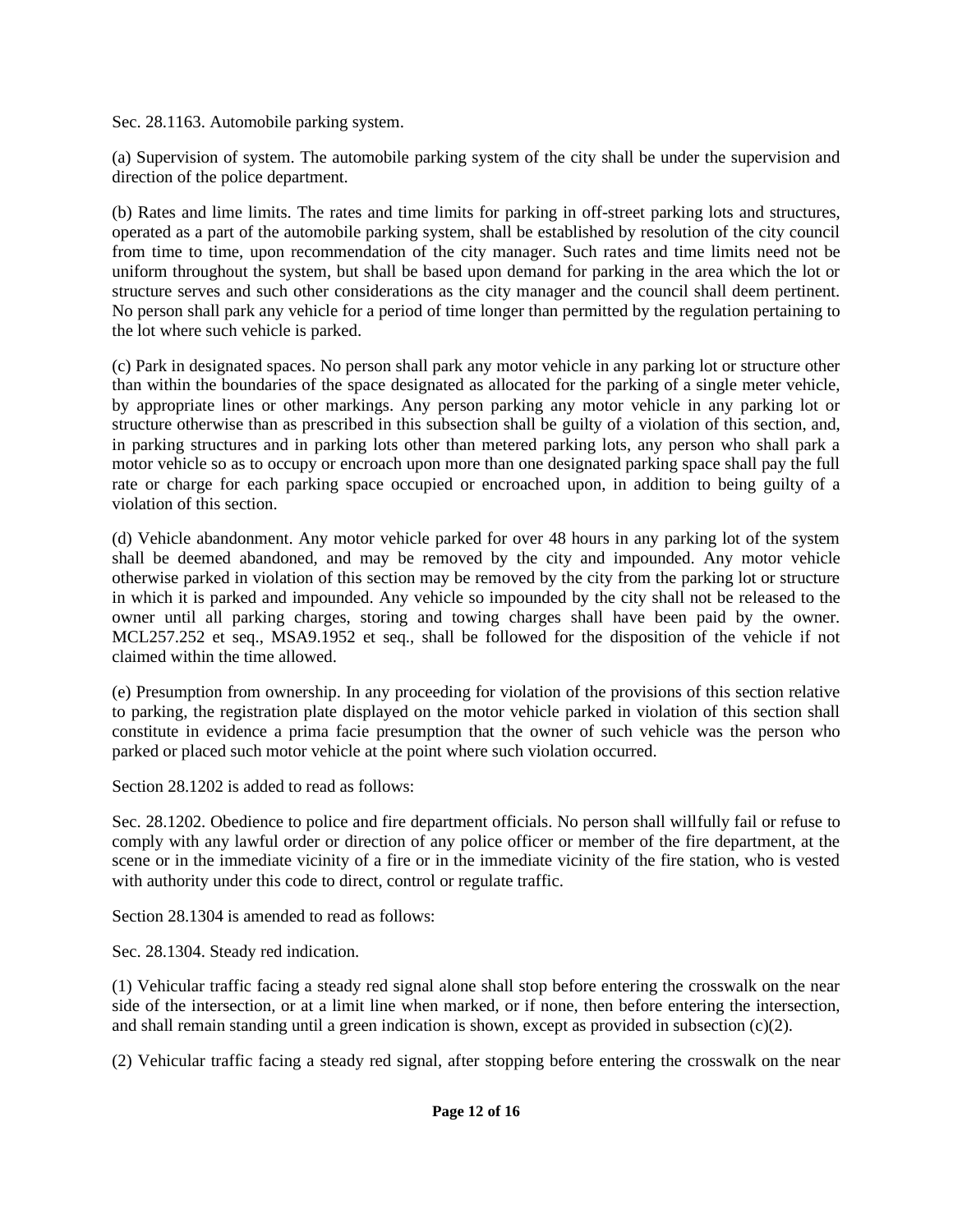side of the intersection, or at a limit line when marked, or if none, then before entering the intersection, shall be privileged to make a right turn from a one-way or two-way street into a two-way street or into a one-way street carrying traffic in the direction of the right turn; or a left turn from a one-way or two-way street into a one-way street carrying traffic in the direction of the left turn, unless prohibited by sign, signal, marking, light, or other traffic-control device. The vehicular traffic shall yield the right-of-way to pedestrians lawfully within an adjacent crosswalk and to other traffic lawfully using the intersection.

Section 28.1500 is added to read as follows:

Sec. 28.1500. Mandatory child restraints.

(1) Except as provided in this section, or as otherwise provided by law, a rule promulgated pursuant to the administrative procedures act of 1969, Act No. 306 of the Public Acts of Michigan of 1969 (MCL 24.201 et seq., MSA 3.560(101) et seq.), as amended, or federal regulation, each driver transporting a child in a motor vehicle shall properly secure each child in a child restraint system as follows:

(a) Any child less than one year of age in a child restraint system which meets the standards prescribed in 49 CFR 571.213, except as provided in subsection (6).

(b) Any child one year of age or more but less than four years of age, when transported in the front seat, in a child restraint system which meets the standards prescribed in 49 CFR 571.213, except as provided in subsection  $(6)$ .

(c) Any child one year of age or more but less than four years of age, when transported in the rear seat, in a child restraint system which meets the standards prescribed in 49 CFR 571.213, unless the child is secured by a safety belt provided in the motor vehicle, except as provided in subsection (6).

(2) This section does not apply to any child being nursed.

(3) This section does not apply if the motor vehicle being driven is a bus, school bus, taxicab, moped, motorcycle, or other motor vehicle not required to be equipped with safety belts under federal law or regulations.

(4) A person who violates this section is responsible for a civil infraction.

(5) Points shall not be assessed for a violation of this section.

(6) The secretary of state may exempt by rules a class of children from the requirements of this section, if the secretary of state determines that the use of the child restraint system required under subsection (1) is impractical because of physical unfitness, a medical problem, or body size. The secretary of state may specify alternate means of protection for children exempted under this subsection.

## **Section 28.1702 is added to read as follows:**

**Sec. 28.1702. Pedestrian or bicyclist; right-of-way in crosswalks; violation as a civil infraction.**

**(1) When traffic control signals are not in place or not in operation, the driver of a vehicle shall stop and yield the right-of-way to every pedestrian or bicyclist within a marked crosswalk.**

**(2) When traffic control signals are not in place or not in operation, the driver of a vehicle shall yield the right-of-way, slowing down or stopping if need be to so yield, to every pedestrian or bicyclist within an unmarked crosswalk at an intersection. A "crosswalk" is defined as set forth at the Uniform Motor Vehicle Code, Section 27.10.**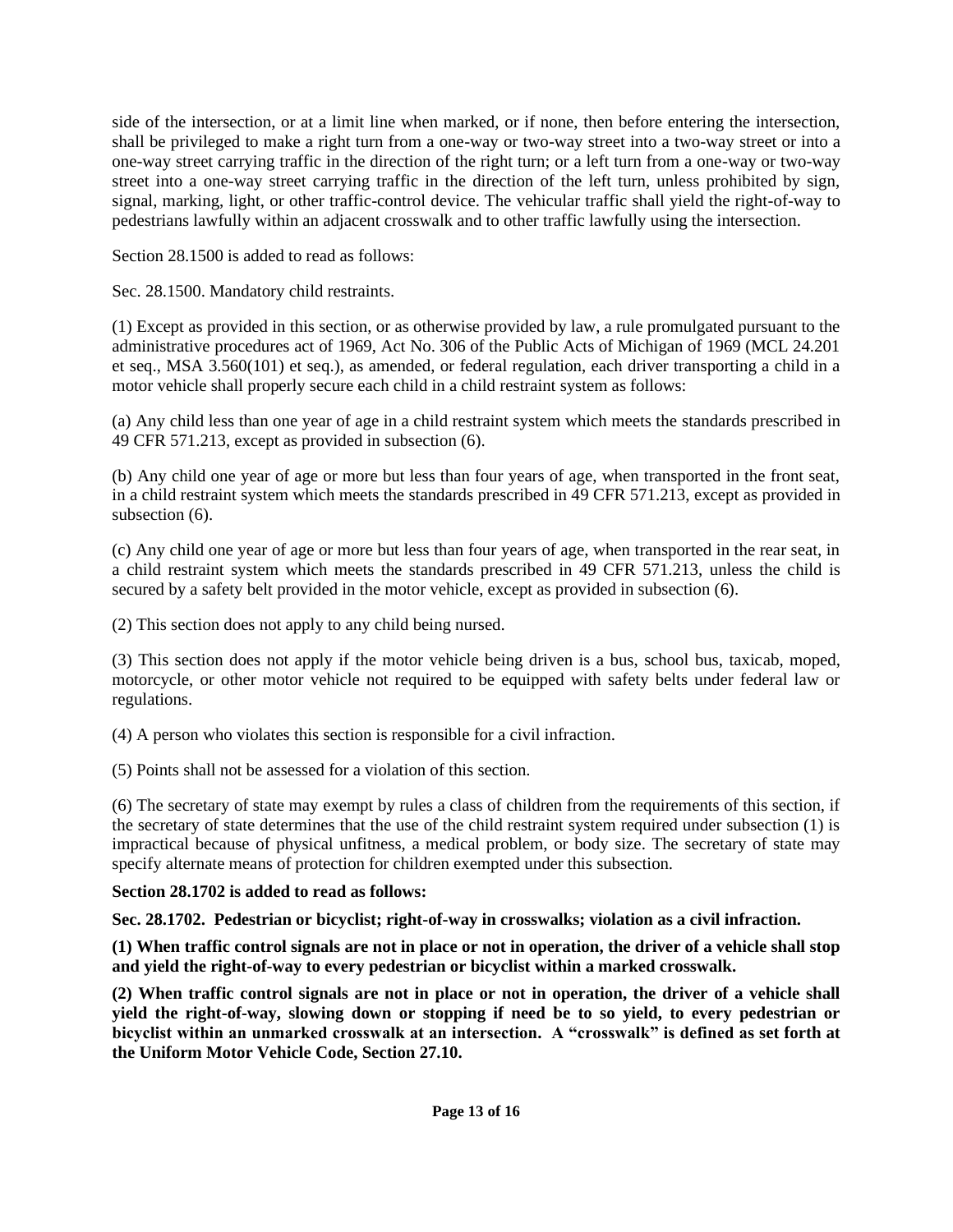**(3) A pedestrian or bicyclist shall not suddenly leave a curb or other place of safety and walk, run or ride into the path of a vehicle that is so close that it is impossible for the driver to yield.**

**(4) A person who violates this rule is responsible for a civil infraction.**

**Section 28.1706 is added to read as follows:**

**Sec. 28.1706. Pedestrians or bicyclists yielding right-of-way: violation as a civil infraction.**

**(1) Every pedestrian or bicyclist crossing a roadway at any point other than within a marked or unmarked crosswalk at an intersection shall yield the right-of-way to all vehicles on the roadway.**

**(2) A person who violates this rule is responsible for a civil infraction.**

**Section 28.1708 is added to read as follows:**

**Sec. 28.1708. Pedestrians and bicyclists; yielding right-of-way to emergency vehicles; violation of civil infraction.**

**(1) Any pedestrian or bicyclist crossing a roadway shall yield the right-of-way to an authorized emergency vehicle sounding an audible signal, unless engaging in an emergency run in which silence is required and displaying a flashing, oscillating or rotating red or blue light.**

**(2) A person who violates this rule is responsible for a civil infraction.**

Section 28.1825 is added to read as follows:

Sec. 28.1825. All-night parking prohibited. It shall be unlawful for any person, firm or corporation to stop, stand or park a vehicle, or to cause or to permit a vehicle to be parked or left unattended, between the hours of 2:00 a.m. and 5:00 a.m. of any day on any of the streets or highways of the city or on any of the city parking lots.

Section 28.1826 is added to read as follows:

Sec. 28.1826. Parking on parkways. It shall be unlawful for any person to park any motor vehicle or trailer in any parkway of any street within the city without permission of the city council. The term "parkway" shall mean that area between the curb, or curbline in the absence of a curb, in the inside sidewalk line. "Motor vehicle" shall have the meaning as defined in the Uniform Traffic Code. "Trailer" includes housetrailers, trailers and semitrailers.

Section 28.1827 is added to read as follows:

Sec. 28.1827 Yard parking; violation as civil infraction.

(a) No motor vehicle shall be parked in any yard, as defined by § [82-4](file:///C:/nxt/gateway.dll?f=jumplink$jumplink_x=Advanced$jumplink_vpc=first$jumplink_xsl=querylink.xsl$jumplink_sel=title;path;content-type;home-title;item-bookmark$jumplink_d=michigan(charlotte_mi)$jumplink_q=%5bfield%20folio-destination-name:) of the Charlotte City Code, except entirely upon a driveway or parking space designated and constructed according to the standards of <a href='file:///C:/nxt/gateway.dll%3ff=jumplink\$jumplink\_x=Advanced\$jumplink\_vpc=first\$jumplink\_xsl=querylink.xsl\$jumplink\_sel=title;path;content-type;home-title;item-bookmark\$jumplink\_d=michigan(charlotte\_mi)\$jumplink\_q=%5bfield%20folio-destination-name:'Chapter%2052'%5d\$jumplink\_md='>Chapter 82 of the Charlotte City Code.

(b) A person who violates this section is responsible for a civil infraction. A parking violation notice charging a violation of this section may be issued by a police officer, including a limited duty or parking enforcement officer, also by any city housing, building, or zoning director or building official, in the form and manner provided by MCL  $257.742(6)$ , (7), and (8).

Section 28.1906 is added to read as follows:

Sec. 28.1906. Parking violations bureau. Pursuant to section 8:395 of the Revised Judicature Act, State of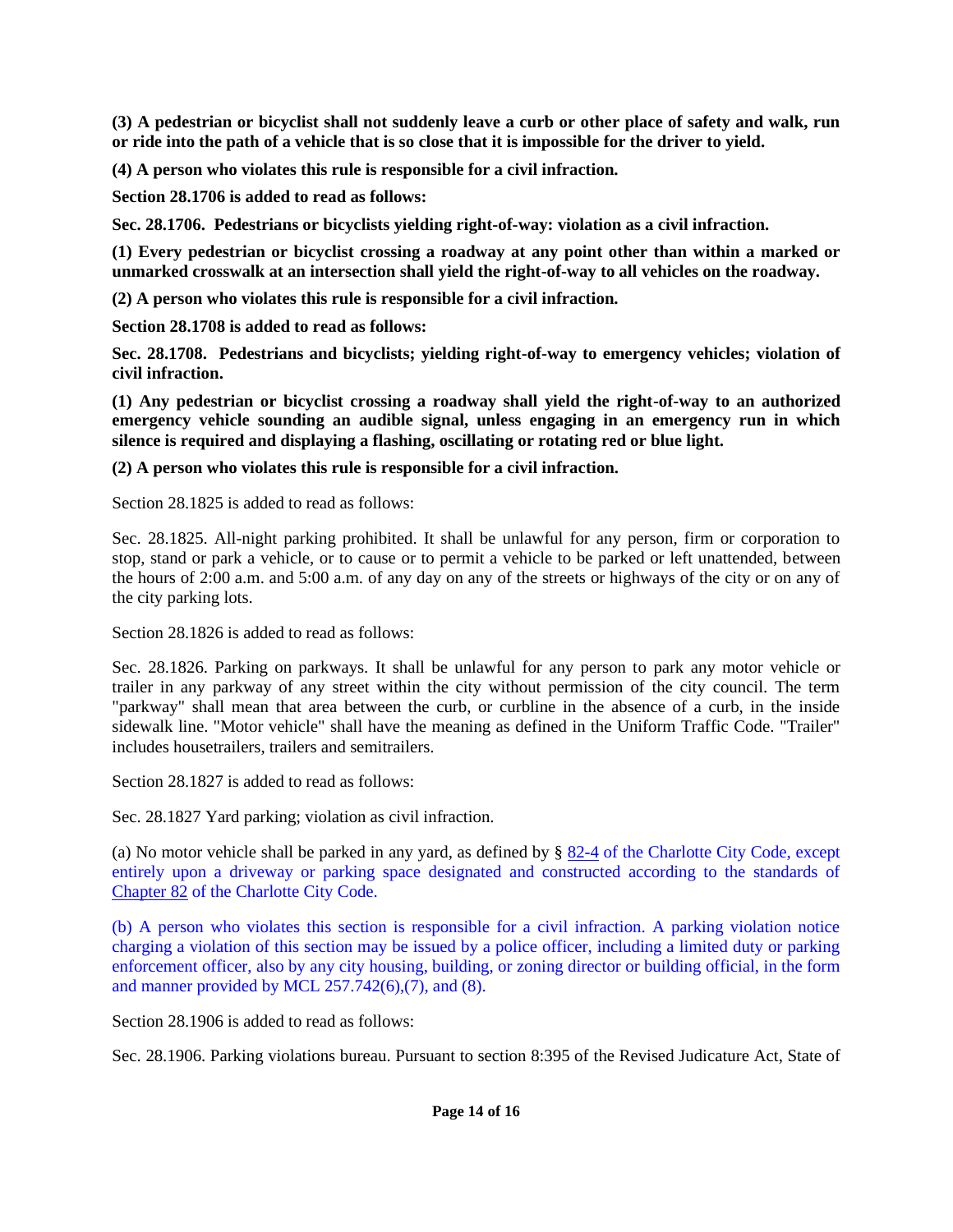Michigan, as added by Act No. 154 of the Public Acts of Michigan of 1968 (MCL 600.8395, MSA 27A.8395), as amended, a parking violations bureau, for the purpose of handling alleged parking violations within the city, is hereby established. The parking violations bureau shall be under the supervision and control of the city treasurer.

Section 28.1907 is added to read as follows:

Sec. 28.1907. Location, employees, rules. The city treasurer shall, subject to the approval of the city council, establish a convenient location for the parking violations bureau, appoint qualified city employees to administer the bureau, and adopt rules and regulations for the operation thereof.

Section 28.1908 is added to read as follows:

Sec. 28.1908. Violation handled. No violation not scheduled in section 28.1911 shall be disposed of by the parking violations bureau. The fact that a particular violation is scheduled shall not entitle the alleged violator to disposition of the violation at the bureau, and in any case the person in charge of such bureau may refuse to dispose of such violation, in which case any person having knowledge of the facts may make a sworn complaint before any court having jurisdiction of the offense as provided by law.

Section 28.1909 is added to read as follows:

Sec. 28.1909. Jurisdiction. No violation may be settled at the parking violations bureau except at the specific request of the alleged violator. No penalty for any violation shall be accepted from any person who denies having committed the offense, and in no case shall the person who is in charge of the bureau determine, or attempt to determine, the truth or falsity of any fact or matter relating to such alleged violation. No person shall be required to dispose of a parking violation at the parking violations bureau, and all persons shall be entitled to have any such violation processed before a court having jurisdiction thereof if they so desire. The unwillingness of any person to dispose of any violation at the parking violations bureau shall not prejudice him or in any way diminish the rights, privileges and protection accorded to him by law.

Section 28.1910 is added to read as follows:

Sec. 28.1910. Parking tickets. The issuance of a traffic ticket or notice of violation by a police officer of the city shall be deemed an allegation of a parking violation. Such traffic ticket or notice of violation shall indicate the length of time in which the person to whom the ticket or notice was issued must respond before the parking violations bureau. It shall also indicate the address of the bureau, the hours during which the bureau is open, the amount of the penalty scheduled for the offense for which the ticket was issued, and advise that a warrant for the arrest of the person to whom the ticket was issued will be sought if such person fails to respond within the time limited.

Section 28.1911 is added to read as follows:

Sec. 28.1911. Schedule.

Uniform Traffic Code Violations

(a) Fine schedule. Fines shall he paid in accordance with a schedule to be adopted by resolution of the city council.

(b) All fines provided in this section will double if not paid within 72 hours of the date and time issued.